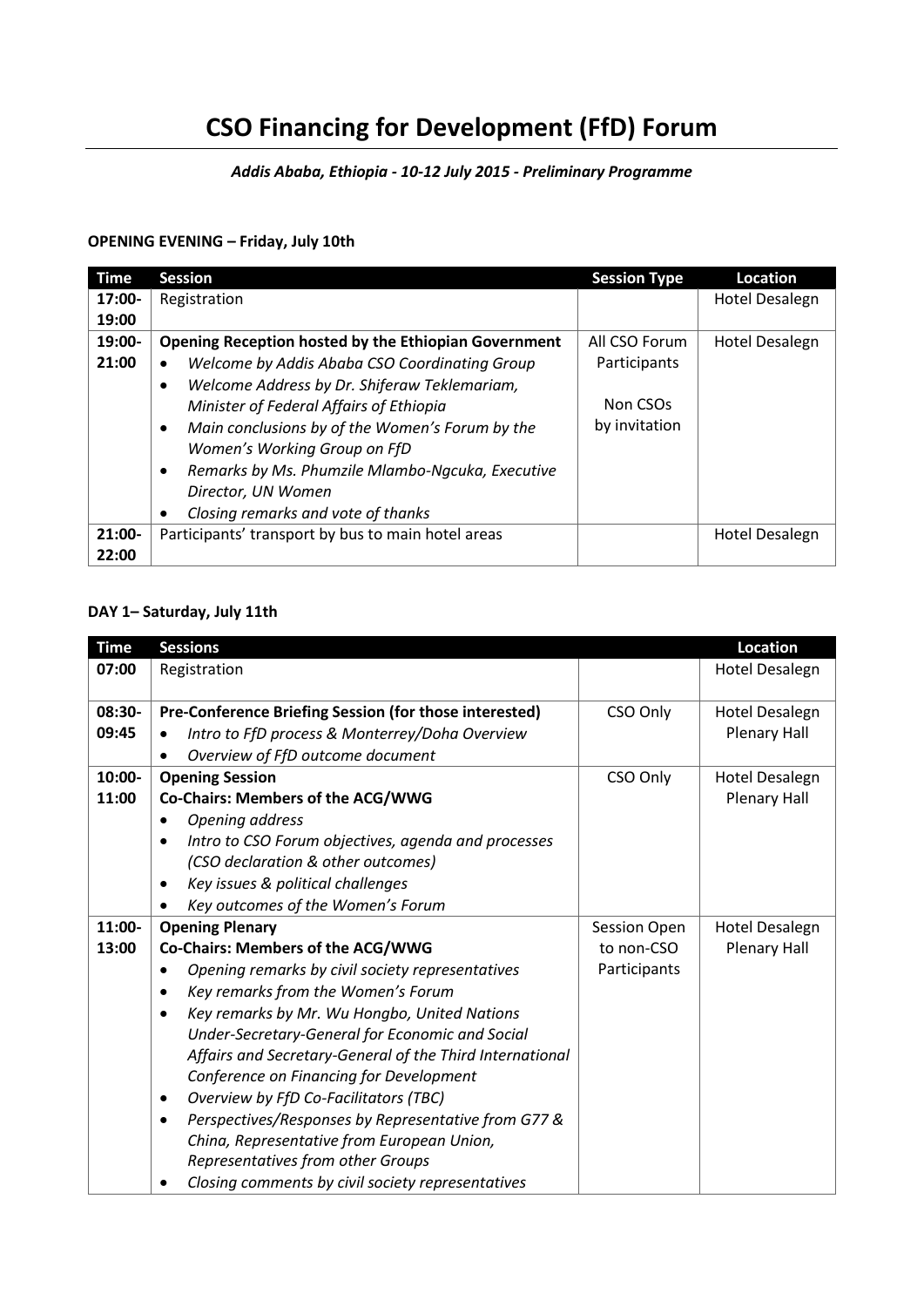## **DAY 1– Saturday, July 11th (continued)**

| <b>Time</b> | <b>Sessions</b>                                                            |                       | <b>Location</b>             |
|-------------|----------------------------------------------------------------------------|-----------------------|-----------------------------|
| 13:00-      | Lunch                                                                      | Open                  | <b>Hotel Desalegn</b>       |
| 14:30       |                                                                            |                       |                             |
| 14:30-      | <b>Parallel thematic session I</b>                                         |                       |                             |
| 18:30       |                                                                            |                       |                             |
|             | <b>Roundtable Discussions</b>                                              | Session Open          | <b>Hotel Desalegn</b>       |
|             | Three successive roundtable discussions (1h 15min each)                    | to non-CSO            | <b>Plenary Hall</b>         |
|             | on three of the thematic areas of the working tracks, each                 | Participants          |                             |
|             | featuring one moderator, one introduction, two                             |                       |                             |
|             | respondents and space for moderated debate                                 |                       |                             |
|             | Roundtable 1: Tax Justice & Domestic Resource<br>$\bullet$<br>Mobilization |                       |                             |
|             | Roundtable 2: Financing Gender Equality, Human<br>$\bullet$                |                       |                             |
|             | Rights and Economic Justice (provisional)                                  |                       |                             |
|             | Roundtable 3: Private Finance: How can the private<br>$\bullet$            |                       |                             |
|             | sector have a positive impact on sustainable                               |                       |                             |
|             | development?                                                               |                       |                             |
|             | Working track on Tax Justice & Domestic Resource                           | CSO Only              | <b>Hotel Desalegn</b>       |
|             | <b>Mobilization</b>                                                        |                       | Room xx                     |
|             |                                                                            |                       |                             |
|             | <b>Working track on Private Finance</b>                                    | CSO Only              | <b>Hotel Desalegn</b>       |
|             |                                                                            |                       | Room xx                     |
|             |                                                                            |                       |                             |
|             | <b>Working track on International Public Finance</b>                       | CSO Only              | <b>Hotel Desalegn</b>       |
|             |                                                                            |                       | Room xx                     |
|             |                                                                            |                       |                             |
|             | Working track on Debt, Trade, Systemic Issues &                            | CSO Only              | Washington                  |
|             | <b>Technology</b>                                                          |                       | Hotel Room xx               |
|             |                                                                            |                       |                             |
|             | Working track on Data, Follow-up & Review                                  | CSO Only              | Washington<br>Hotel Room xx |
|             |                                                                            |                       |                             |
|             | All working tracks will build on past work and further                     |                       |                             |
|             | advance CSO positions, strategies and plans within the                     |                       |                             |
|             | selected areas, including preparations for the FfD3                        |                       |                             |
|             | negotiations (if any), roundtables, side events as well as                 |                       |                             |
|             | finalization of the CSO Declaration and identification of key              |                       |                             |
|             | messages for the closing plenary                                           |                       |                             |
| 18:30-      | Flexitime for side events and self-organized meetings                      | Defined by            | <b>Various Rooms</b>        |
| 19:30       |                                                                            | Organizers            | (see plan)                  |
| 18:30-      | Strategic Synthesis Session (Bringing together Leads and                   | <b>Closed Session</b> | <b>Hotel Desalegn</b>       |
| 19:30       | maybe 1-2 participants from each working track)                            |                       |                             |
| 19:30-      | Dinner                                                                     | CSO Only              | <b>Hotel Desalegn</b>       |
| 21:30       |                                                                            |                       |                             |
| 21:30-      | Participants' transport by bus to main hotel areas                         |                       |                             |
| 22:00       |                                                                            |                       |                             |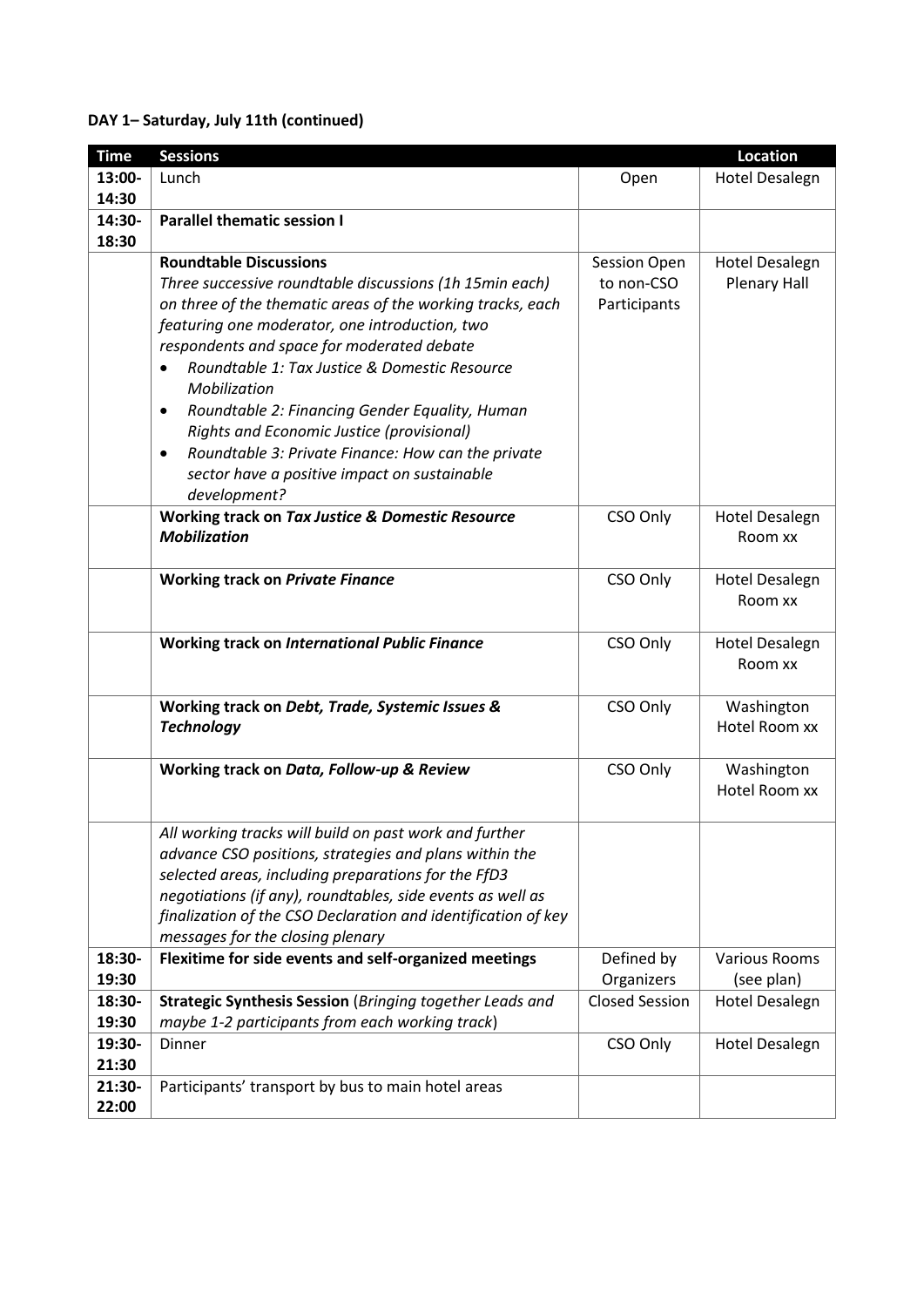## **DAY 2– Sunday, July 12th**

| <b>Time</b> | <b>Sessions</b>                                                            |                       | <b>Location</b>       |
|-------------|----------------------------------------------------------------------------|-----------------------|-----------------------|
| 09:00-      | <b>Parallel thematic session II</b>                                        |                       |                       |
| 13:00       |                                                                            |                       |                       |
|             | <b>Roundtable Discussions</b>                                              | Session Open          | <b>Hotel Desalegn</b> |
|             | Three successive roundtable discussions (1h 15min each)                    | to non-CSO            | <b>Plenary Hall</b>   |
|             | on the remaining three thematic areas, each featuring one                  | Participants          |                       |
|             | moderator, one introduction, two respondents and space                     |                       |                       |
|             | for moderated debate                                                       |                       |                       |
|             |                                                                            |                       |                       |
|             | Roundtable 4: Trade, Debt, Systemic Issues and<br>Technology (provisional) |                       |                       |
|             | Roundtable 5: International public finance in the<br>٠                     |                       |                       |
|             | post2015 era (provisional)                                                 |                       |                       |
|             | Roundtable 6: Data, Follow-up and Review<br>٠                              |                       |                       |
|             | (provisional)                                                              |                       |                       |
|             | Working track on Tax Justice & Domestic Resource                           | CSO Only              | <b>Hotel Desalegn</b> |
|             | <b>Mobilization</b>                                                        |                       | Room xx               |
|             |                                                                            |                       |                       |
|             | <b>Working track on Private Finance</b>                                    | CSO Only              | <b>Hotel Desalegn</b> |
|             |                                                                            |                       | Room xx               |
|             |                                                                            |                       |                       |
|             | <b>Working track on International Public Finance</b>                       | CSO Only              | <b>Hotel Desalegn</b> |
|             |                                                                            |                       | Room xx               |
|             |                                                                            |                       |                       |
|             | Working track on Debt, Trade, Systemic Issues &                            | CSO Only              | Washington            |
|             | <b>Technology</b>                                                          |                       | Hotel Room xx         |
|             |                                                                            |                       |                       |
|             | Working track on Data, Follow-up & Review                                  | CSO Only              | Washington            |
|             |                                                                            |                       | Hotel Room xx         |
|             |                                                                            |                       |                       |
| 13:00-      | Lunch                                                                      | Open                  | <b>Hotel Desalegn</b> |
| 14:30       |                                                                            |                       |                       |
| 14:30-      | Flexitime for side events and self-organized meetings                      | Defined by            | <b>Various Rooms</b>  |
| 15:30       |                                                                            | Organizers            | (see plan)            |
| 14:30-      | Strategic Synthesis Session (as per previous day)                          | <b>Closed Session</b> | <b>Hotel Desalegn</b> |
| 15:30       |                                                                            |                       |                       |
| 15:30-      | <b>Closing Plenary</b>                                                     | Session Open          | <b>Hotel Desalegn</b> |
| 17:00       | Co-Chairs: Members of the ACG/WWG                                          | to non-CSO            | <b>Plenary Hall</b>   |
|             |                                                                            |                       |                       |
|             | Key civil society messages to FfD3<br>٠                                    | Participants          |                       |
|             | Keynote address by Mr. Ban Ki-moon, United Nations<br>$\bullet$            |                       |                       |
|             | <b>Secretary General (TBC)</b>                                             |                       |                       |
|             | Remarks by FfD Co-Facilitators (TBC)<br>$\bullet$                          |                       |                       |
|             | Perspectives from representative of Group of 77 &<br>٠<br>China            |                       |                       |
|             | Perspectives from representative of European Union<br>$\bullet$            |                       |                       |
|             | Perspectives from other political groups and Members<br>٠                  |                       |                       |
|             | States (max 2 representatives)                                             |                       |                       |
|             | Perspectives from Mr. Jean Pierre Elong Mbassi,<br>$\bullet$               |                       |                       |
|             | Secretary General of United Cities and Local                               |                       |                       |
|             | Governments Africa                                                         |                       |                       |
|             | Closing comments by civil society representatives                          |                       |                       |
|             |                                                                            |                       |                       |